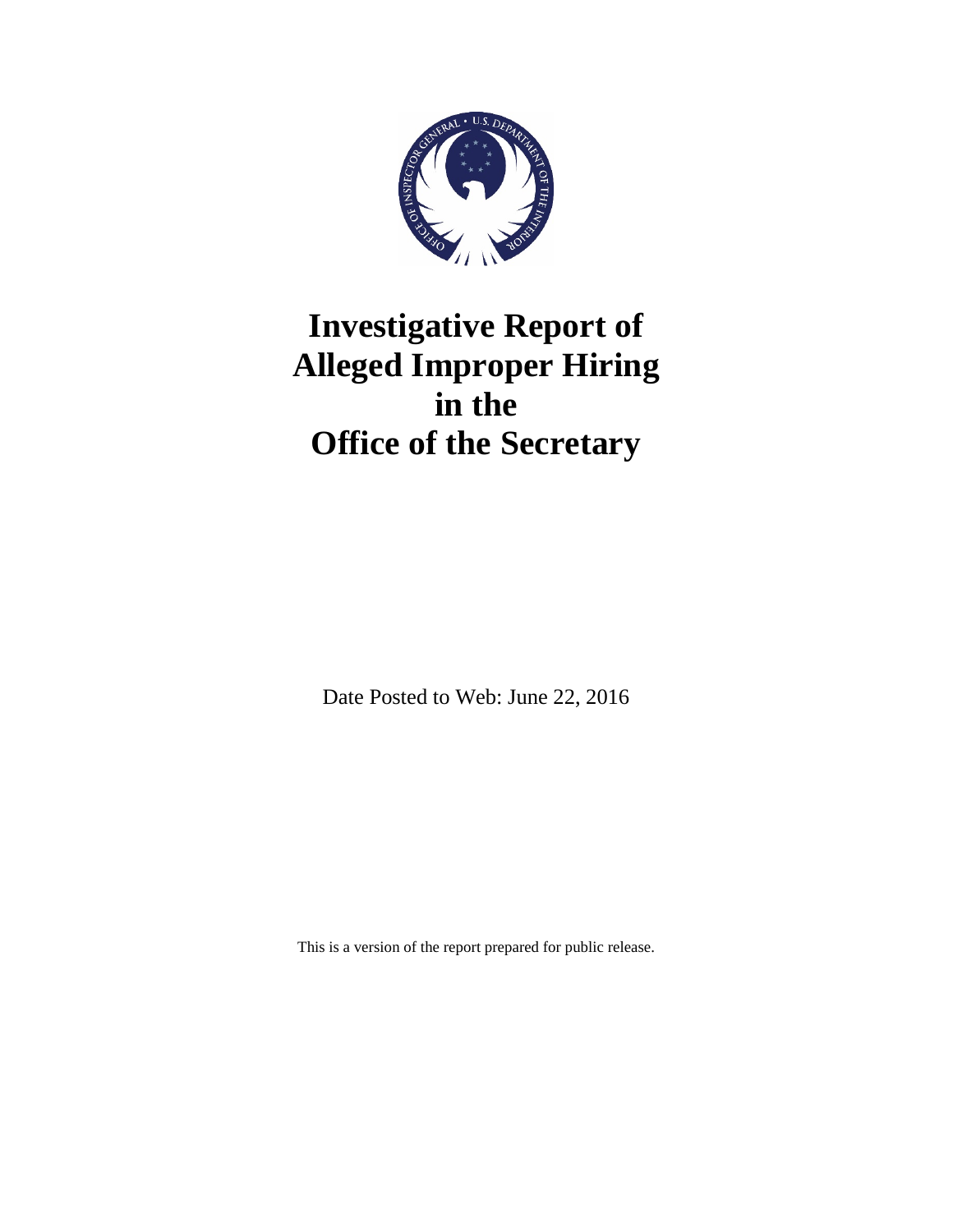#### **SYNOPSIS**

We initiated this investigation based on an anonymous allegation that Fay Iudicello, then-Director of the U.S. Department of the Interior's Office of the Executive Secretariat and Regulatory Affairs (ES) (now retired), intervened in Federal hiring practices by hiring a relative of her ex-husband as a management analyst over qualified applicants with master's degrees and veteran's preference. The complainant further alleged that Iudicello improperly promoted two ES employees based on her personal relationship with them.

Our investigation confirmed that Iudicello used her position and influence to give the management analyst a hiring advantage. In addition to selecting him for an unpaid internship and intervening in his selection for a contract position, she manipulated a job opportunity announcement with the intent of hiring him. She directed one of her subordinates to edit the announcement in a way that would target the management analyst's experience, and she directed another subordinate, who served as the hiring process' subject matter expert, to use those criteria in his selection.

We determined that the two subordinates knew Iudicello wanted the management analyst for the position, and that Iudicello and one of the subordinates knowingly circumvented governmental hiring processes in his selection by considering an improper employment recommendation, obstructing other job applicants' right to compete for employment, influencing applicants to withdraw from competition for the position, giving unauthorized preference and advantage to him, and knowingly violating veterans' preference requirements.

We did not substantiate the allegation that the two ES employees were improperly promoted.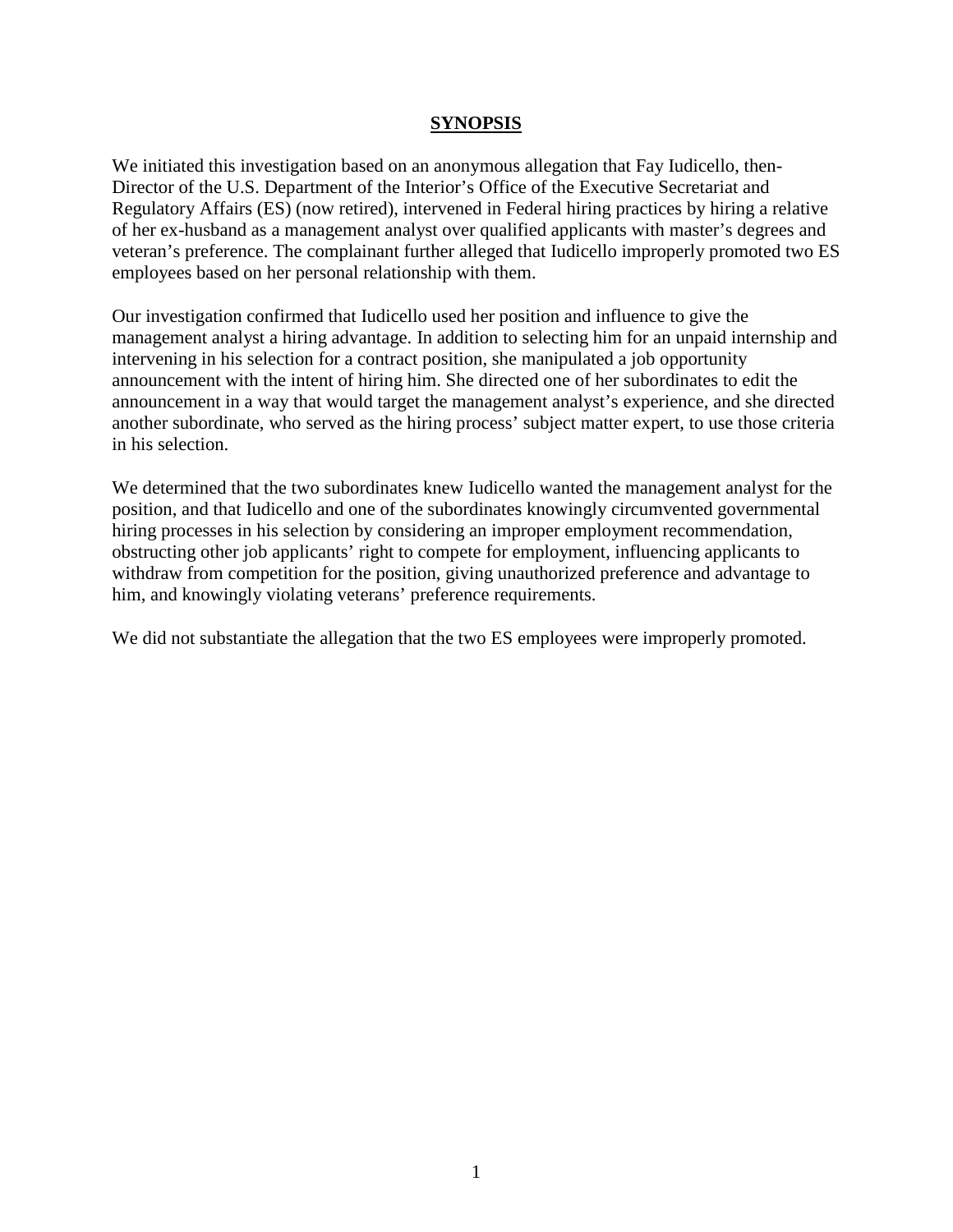# **DETAILS OF INVESTIGATION**

On July 9, 2015, the Office of Inspector General opened an investigation based on an anonymous complaint against Fay Iudicello, then-Director of the Office of the Executive Secretariat and Regulatory Affairs (ES) for the U.S. Department of the Interior (DOI) (now retired). We investigated whether Iudicello and two of her direct subordinates intervened in Federal hiring practices to hire a relative of Iudicello's ex-husband for a management analyst position.

We also reviewed Iudicello's involvement in the promotions of two ES employees. One was promoted from a GS-14 to a newly created GS-15 program analyst position, and the other from a GS-13 to a GS-14 program analyst.

# **Description of Relevant Prohibited Personnel Practices**

Federal employees with hiring authority cannot grant any preference or advantage not authorized by law, rule, or regulation to any employee or job applicant for the purpose of improving or injuring the employment prospects of a particular person (5 U.S.C. § 2302 (b)(6)). Granting a preference or advantage includes defining the scope or manner of the competition for a position or the position's requirements.

Employees are also prohibited from knowingly taking, recommending, or approving any personnel action if taking such an action would violate a veterans' preference requirement (5 U.S.C. § 2302 (b)(11)). In addition, employees may not knowingly fail to take, recommend, or approve any personnel action if failing to take these actions would violate a veterans' preference requirement.

# **Iudicello's Intervention in the Management Analyst's Employment at DOI**

Our investigation revealed several occasions where Iudicello intervened, or directed her subordinates to intervene, in a hiring process to benefit the management analyst. (For ease of reference, throughout this report we will refer to him by his current job title (or simply "analyst") even though he has held several positions in ES.) These activities are summarized in the timeline below and are discussed in detail in this section of the report.

| <b>Date</b>                      | <b>Event</b>                                                                                                                                                                                 |
|----------------------------------|----------------------------------------------------------------------------------------------------------------------------------------------------------------------------------------------|
| <b>Approx. February 2013</b>     | ludicello selects the management analyst for an unpaid internship in ES.                                                                                                                     |
| May 2013-<br>September 2013      | The analyst serves as an intern in ES.                                                                                                                                                       |
| September 2013-<br>December 2013 | With help from one of ludicello's employees, the analyst gets a 4-month<br>internship on Capitol Hill.                                                                                       |
| <b>May 2014</b>                  | The analyst graduates from college and asks ludicello for help finding<br>work in ES.                                                                                                        |
| <b>May 2014</b>                  | The analyst applies for, but does not get, a paid position as a<br>correspondence specialist in ES. The job announcement is canceled even<br>though other qualified candidates apply for it. |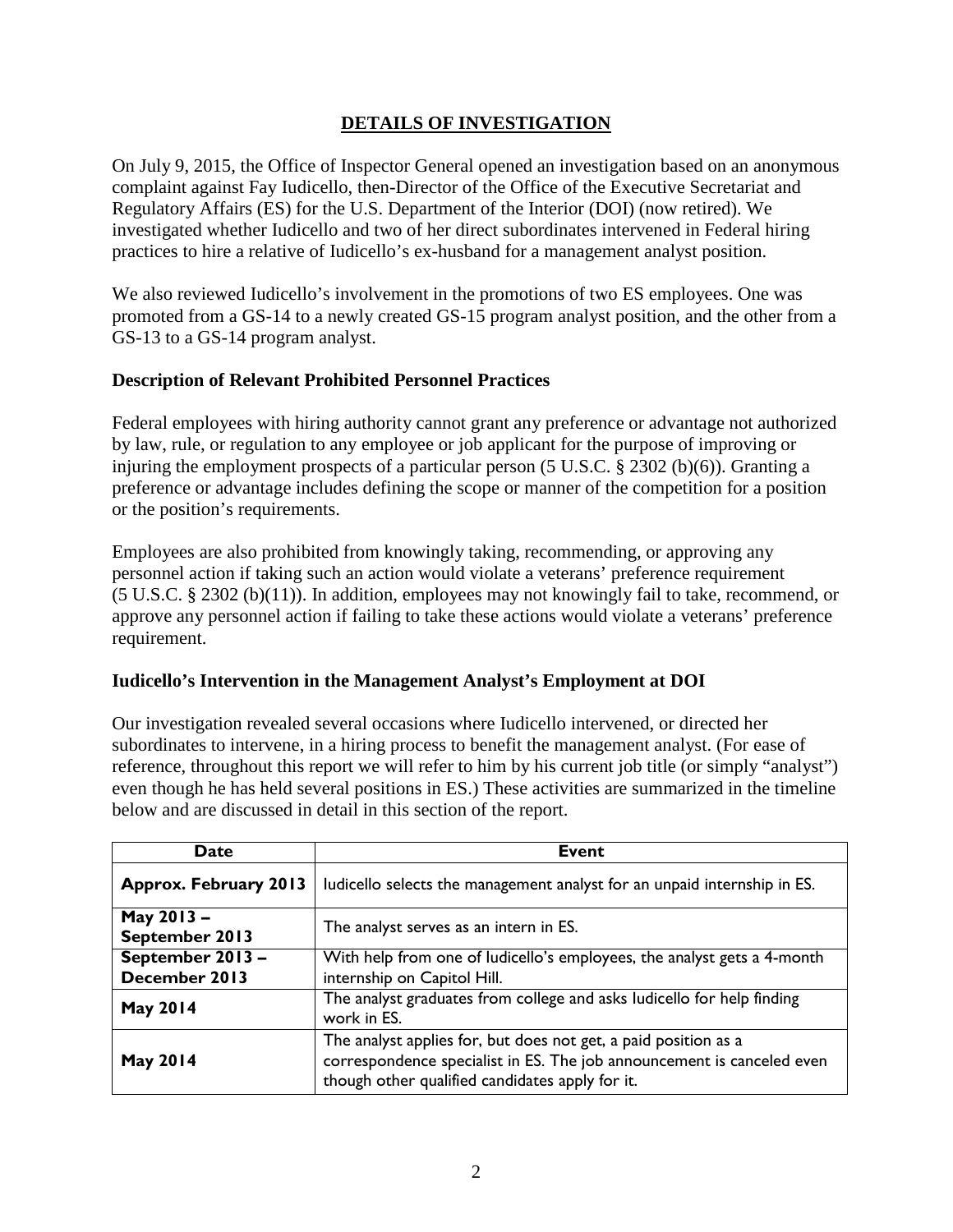| <b>Date</b>                             | <b>Event</b>                                                                                                                                                                                                                                                                                                                                                         |
|-----------------------------------------|----------------------------------------------------------------------------------------------------------------------------------------------------------------------------------------------------------------------------------------------------------------------------------------------------------------------------------------------------------------------|
| <b>August 2014 -</b><br><b>May 2015</b> | After a recommendation from ludicello's office, the analyst gets a job with<br>a contractor that places him to work in ES.                                                                                                                                                                                                                                           |
| February 2015 -<br><b>March 2015</b>    | ludicello and her direct subordinate create a job opportunity<br>announcement for a management analyst position in ES.                                                                                                                                                                                                                                               |
| March 2015 -<br><b>April 2015</b>       | The correspondence specialist position is reannounced. The analyst<br>applies for the job, but qualified veterans also apply. ludicello's<br>subordinate contacts some of the veterans and attempts to persuade<br>them to withdraw from consideration. Iudicello later cancels the position.                                                                        |
| <b>May 2015</b>                         | The management analyst position is posted, and the analyst and others<br>apply. The subject matter expert, who is also ludicello's direct<br>subordinate, eliminates the other candidates based on the analyst's<br>specialized experience, which closely matched the requirements in the job<br>opportunity announcement. The analyst is selected for the position. |

#### *Obtaining Internships for the Management Analyst During and After College*

From May to September 2013, the analyst worked for ES as an unpaid intern. He stated during his interview that he was related to Iudicello's ex-husband and that he obtained the internship through her after he met her at a family funeral when he was a college freshman. While at the funeral, he said, they talked about his interest in politics and Iudicello told him that he should contact her if he was ever interested in an internship.

We interviewed one of Iudicello's direct subordinates, who said that while she did not know whether Iudicello and the analyst had a personal relationship, she suspected that they did because it seemed that Iudicello had "handpicked" him for the unpaid internship.

Iudicello acknowledged during her interview that she helped the analyst obtain the unpaid internship. While she also acknowledged that the analyst was related to her ex-husband, she said that he was not a family friend.

Our review of emails between Iudicello and the analyst, however, revealed that the two did appear to have gone on family trips together. In an email sent November 14, 2013, the analyst wrote to Iudicello: "Just wanted to touch base about Thanksgiving. I just wanted to clarify where and when you want me to meet you on Tuesday [November 26] to leave for Maryland. Also where I should tell my grandmother to pick me up from." Later that day, Iudicello responded: "I'm happy to drive you to OC on Tuesday . . . maybe your Grandmother could meet us somewhere in that area. I'm wondering whether it would be possible for her or one of your parents to bring you up to Bethany around noon for the return trip to DC on Sunday."

In addition, Iudicello said, another ES employee helped the analyst obtain an internship on Capitol Hill after the analyst's ES internship ended. We interviewed this employee, who recalled that in 2013 he tried unsuccessfully to obtain an internship for the analyst with the U.S. House Committee on Natural Resources. He said that he helped the analyst "tailor" his resume, and the analyst eventually obtained an internship on Capitol Hill.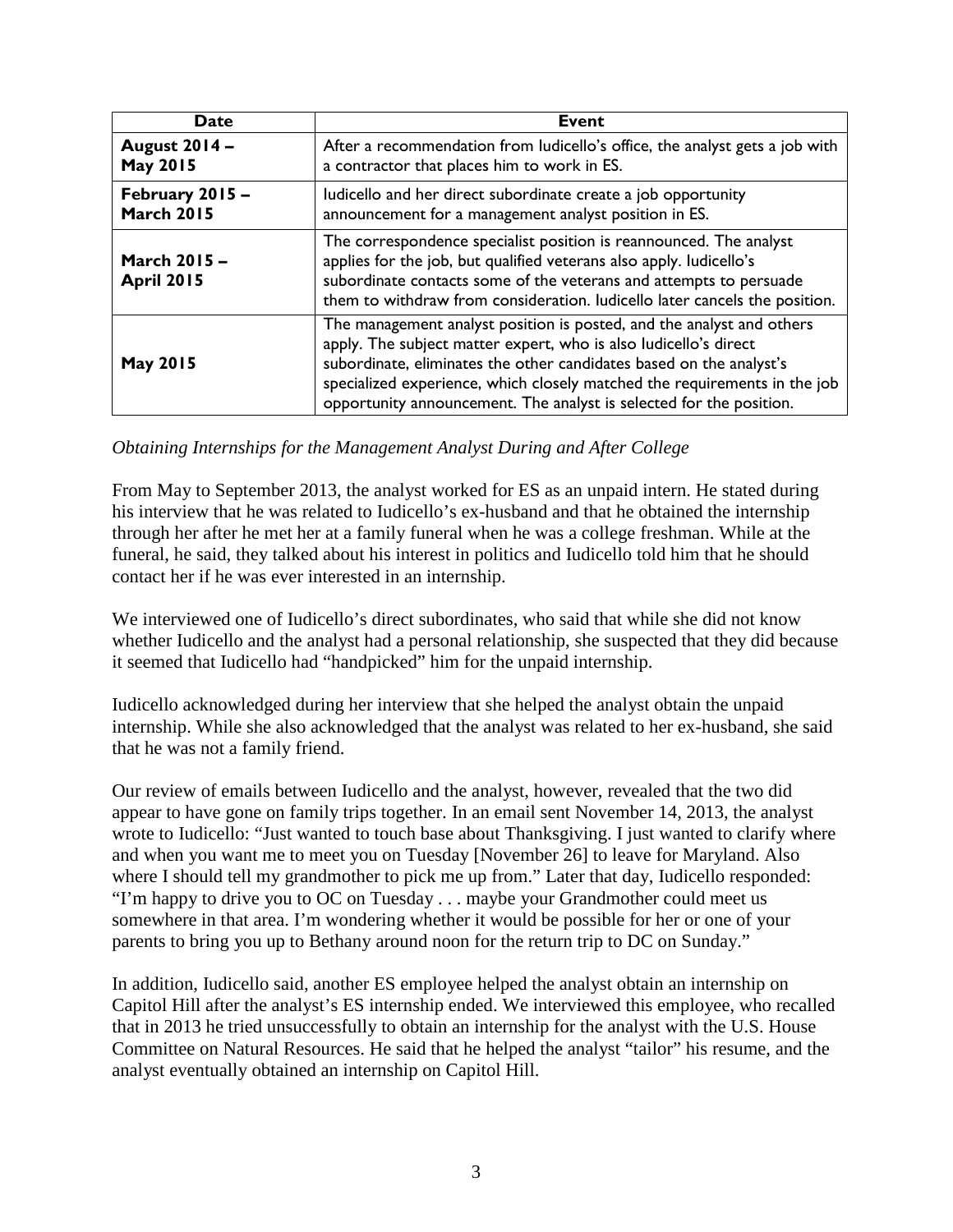Iudicello said that after the analyst's Capitol Hill internship ended and he graduated from college in May 2014, he asked her to help him get a job or a paid internship with ES. Iudicello said that she tried to find a paid internship position for him in DOI, but none was available. According to Iudicello, she consulted with Mary Pletcher, Deputy Assistant Secretary for Human Capital and Diversity with the Office of Policy, Management and Budget, who suggested that he apply for a U.S. Government contractor position, which would provide him with the experience required to obtain a fulltime position at DOI.

We interviewed Pletcher, who denied suggesting that the analyst obtain a contractor's job, but did recall suggesting that he seek an internship through the Pathways Program (a Governmentwide internship program for college students and recent college graduates) because DOI had no paid internships available.

# *Attempting To Obtain a Correspondence Specialist Position Through Pathways*

On May 28, 2014, a Recent Graduate Pathways Program position for a correspondence specialist in ES was posted, and the analyst applied for it. He did not make the position's certification (cert) list, however, because qualified veterans had also applied and because he did not score high enough on a required exam. On August 18, 2014, Iudicello's subordinate returned the cert list "unused" to the Bureau of Safety and Environmental Enforcement (BSEE) Human Resources office, which handles ES' hiring and HR needs.

Iudicello's subordinate stated during her interview that the analyst did not make the list because of veteran's preference and because his "grades weren't high enough." Because he did not make the cert list, she said, Iudicello did not select anyone for the position.

The subordinate explained that in August 2014, the analyst was hired by a contractor, Design 2 Delivery, Inc. (D2D), to fill a vacant contract position in ES, and Iudicello decided to readvertise the correspondence specialist position after he gained experience in that role. The subordinate said that if the analyst stayed with D2D for a year, he would have the experience level of a General Schedule (GS) 7 employee, which would then allow him to apply for a Government job at the GS-9 level. The subordinate said that Iudicello directed her not to advertise any jobs until they were certain that the analyst could make a cert list and be hired. She said: "We weren't moving on the positions until we found out where [the analyst] was on any given position."

#### *Helping the Management Analyst Get a Contract Job*

During her interview, Iudicello said that her employee helped the analyst contact D2D, which held several administrative support contracts with ES, in an effort to find him a job. The employee acknowledged that Iudicello asked him to find the analyst a job with a contractor and that he called D2D and gave the analyst's resume to the company.

When we interviewed Iudicello's subordinate, she said that Iudicello wanted her to get the analyst a job with D2D. Because the subordinate was the contracting officer's technical representative for the D2D contract, however, she knew that such involvement would be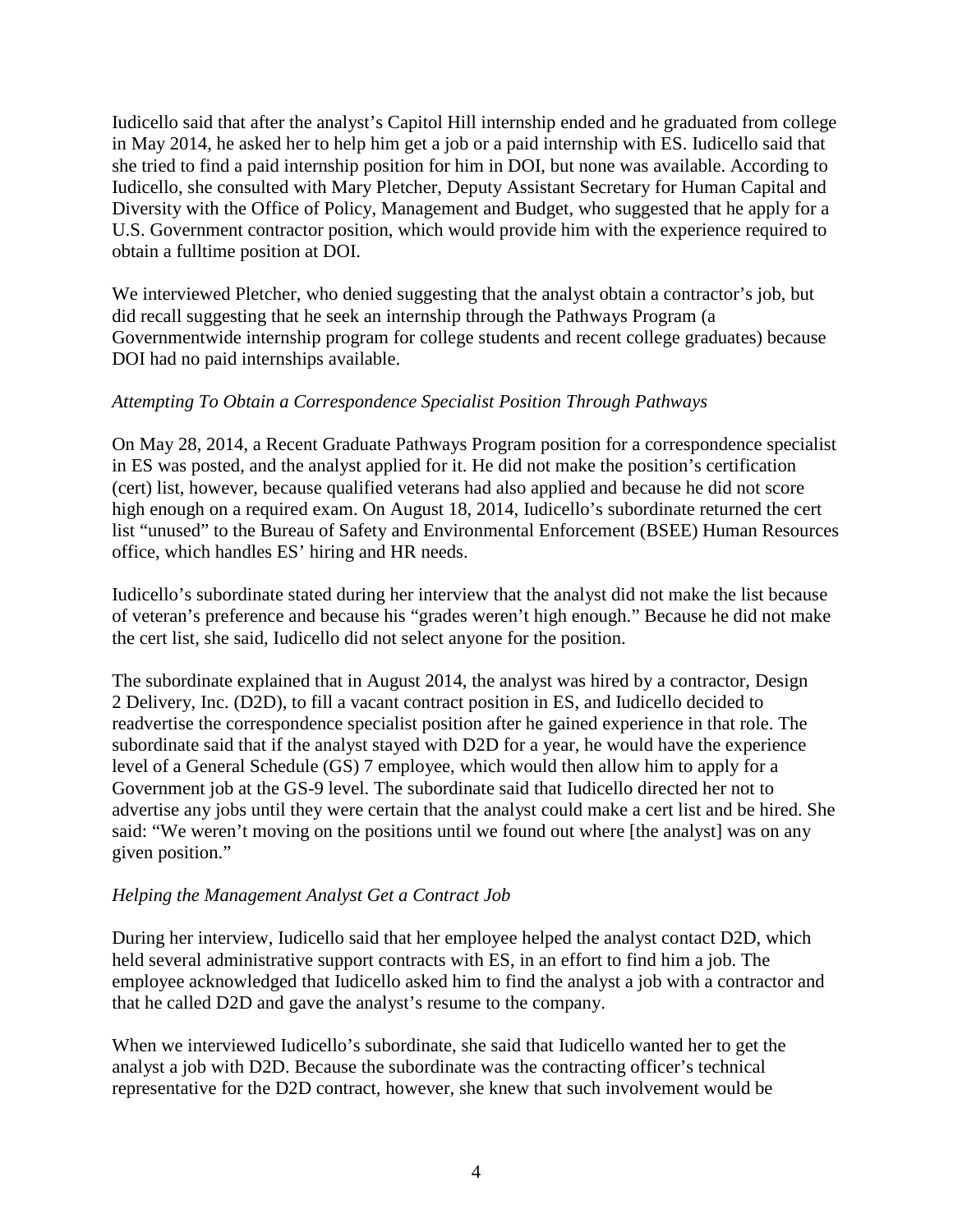improper. She said she told Iudicello that she was "washing her hands" of the situation, but Iudicello continued to pressure her to find a job for the analyst in ES.

We interviewed two D2D officials about the analyst's hiring. One official explained that D2D had a contract with DOI to provide administrative support for ES. She said that there was a position available in ES under the contract, so she called an ES employee (she could not remember the individual's name), who recommended the analyst because he had worked in ES as an intern. The first D2D official said that D2D normally advertised positions on its website. She said that this was the first time ES had referred a potential employee by name to work on the contract, but ES did not direct her to hire the analyst.

The other official said that she found the analyst's contact information on LinkedIn and interviewed him by telephone. She noted that his resume had two "really good" references, Iudicello and her employee, but she did not speak to either of them because someone at ES had already recommended the analyst.

The analyst said that he received a call from this D2D official over the summer of 2014 asking if he would be interested in a contract position with D2D. According to the analyst, he was interviewed by phone and she offered him the job a week later. He stated that he did not know how she had gotten his contact information and he never asked about it.

#### *Readvertising the Correspondence Specialist Position in 2015*

Iudicello's subordinate said that Iudicello directed her to readvertise the correspondence specialist position in April 2015. The analyst applied for the position, she said, but again did not make the cert list because veterans with master's degrees had also applied.

We reviewed the records for the position and found that it had 36 applicants, of which 6 were veterans. BSEE HR eliminated four of these veterans early in the process. The remaining two were considered qualified because each had a master's degree. Nevertheless, they were listed as "not selected." The analyst's nonveteran status placed him below the two veteran applicants in the rankings.

The subordinate said that she told Iudicello about the veterans who had applied, but Iudicello did not want to select any of them. When asked why, the subordinate explained that ES had had an issue with a veteran hired years before. She said that the veteran had "post-traumatic stress," which created some problems with coworkers, and he was eventually "let go." As a result, the subordinate said, Iudicello did not want to hire a veteran unless she could "see the disability." She said that when Iudicello learned that veterans were on the list, Iudicello wanted to know what they could do to get "down to the next" ranking level, where the analyst was. The subordinate stated that Iudicello directed her to try to get him onto the cert list, so she contacted some of the veterans who applied and encouraged them to drop out of the hiring process.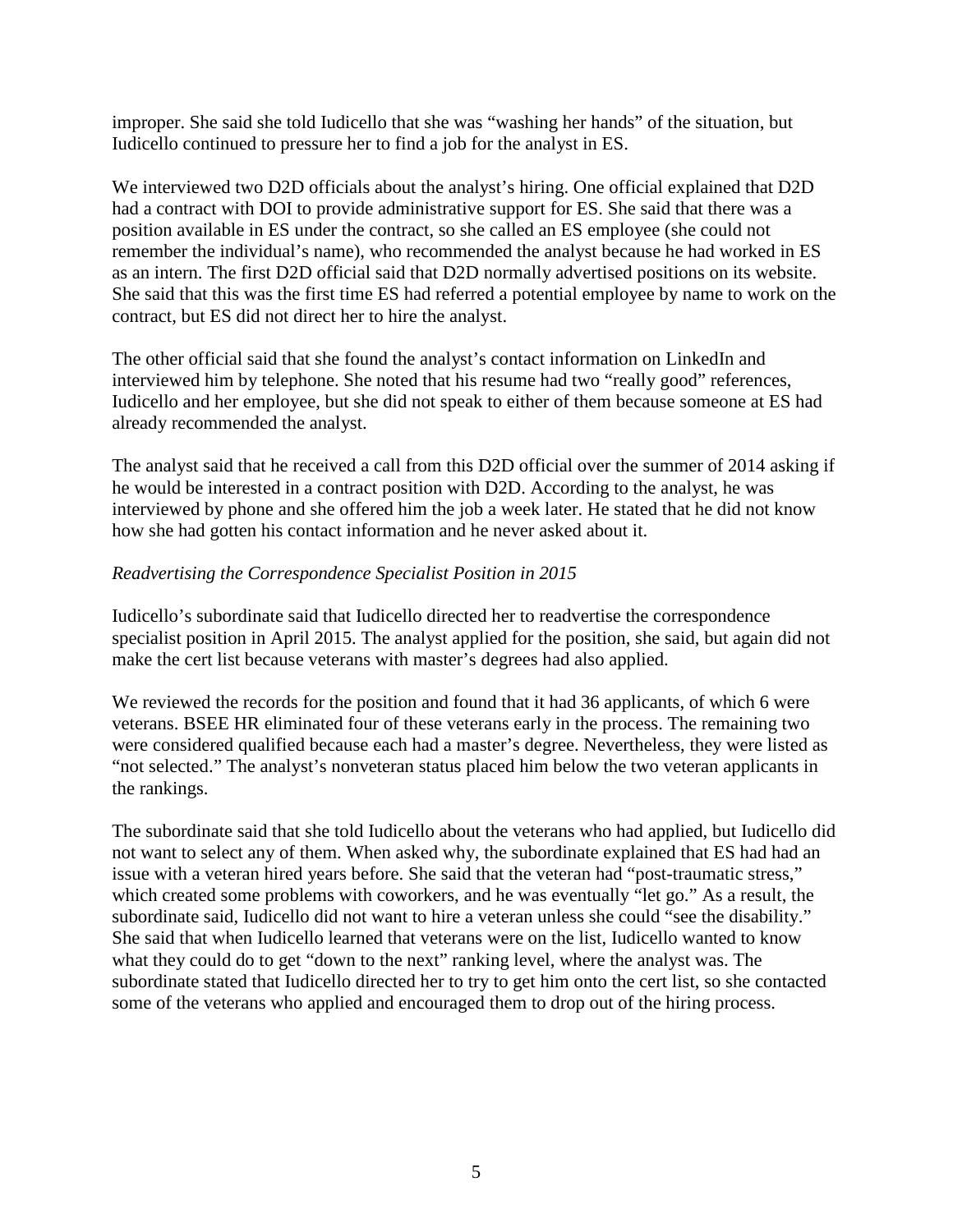#### *Violating Veteran's Preference Requirement To Benefit the Management Analyst*

Pletcher said during her interview that she had learned from BSEE HR that Iudicello's subordinate had allegedly contacted veterans who applied for the correspondence specialist position in 2015 and told them they were not qualified because they did not have the necessary experience in Indian law matters. Pletcher said she had heard that veterans were told to email BSEE HR to withdraw from the hiring process. According to Pletcher, it also appeared that the job announcement was canceled after a veteran was found to be qualified.

We contacted four of the veterans who made the cert list for the position, but only the two applicants who had qualified recalled being contacted by someone in ES.

The first veteran applicant told us that she had an undergraduate degree in history and a master's of science degree in human resource management. According to the veteran, after she made the cert list she received a telephone call from a woman (whom we later established was Iudicello's subordinate), who asked about her experience with American Indian matters. The veteran said that she told the subordinate she was not working in that field, but that she had studied Indian topics as an undergraduate. She said that the subordinate told her she was not qualified for the position and should not have made the cert list. According to the veteran, Iudicello's subordinate instructed her to email BSEE HR and ask to be removed from consideration for the position. The veteran said that she did so, and later received a phone call from a BSEE HR representative who apologized and told her she was qualified for the position and should not have been told to send the email. She said that she remained in the hiring process, but never received a follow-up telephone call or an interview.

The second veteran applicant said that he held a master's degree in business administration and that he applied for the correspondence specialist position in May 2015. He said that after making the cert list, he received a telephone call from a woman—he did not remember her name—who asked why he had applied for the position and told him that she had reviewed his resume and found that he did not qualify. He said that the caller did not explain why he did not qualify but said that she would "get back with [him]." He said that a few weeks later the woman called again. She said she had "conferred" with someone and determined that, based on the position requirements, he did not qualify, and he was therefore being removed from consideration.

Iudicello's subordinate admitted that she contacted the veterans, but she claimed that she was conducting a "preliminary" interview to see if they were still interested in the job and had actual experience in Indian matters. She felt that they had not been truthful about their levels of Indian experience; she claimed that the first veteran told her she had read a book for a class 12 years before with a chapter on Indians, and that another veteran said he had gone to an Indian casino in Florida. She did not specifically remember calling the second veteran we spoke to, but she acknowledged calling a male veteran.

She also acknowledged that she suggested the first applicant withdraw her application and that she gave her the email address of an HR specialist with BSEE's Delegated Examining Unit (DEU). She later admitted that her intent in calling the veterans was to disqualify them so that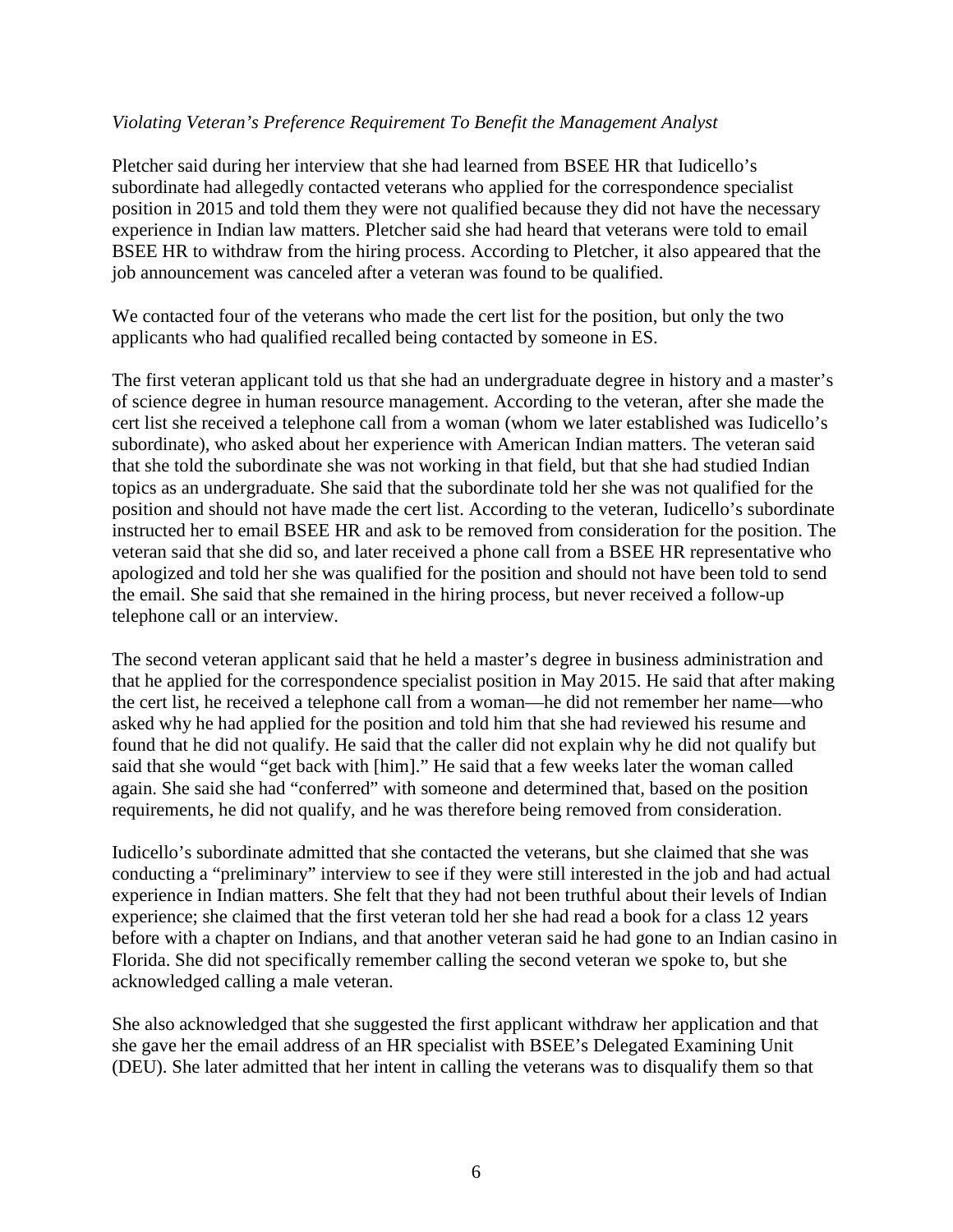the candidates at the "next level" down, including the analyst, would become eligible for consideration.

The subordinate said that she later received a call from someone at BSEE HR who was upset that she had called the veterans. She said that she told Iudicello what had happened, and Iudicello decided to let the cert list expire. When we asked why, she said that it was because Iudicello did not want to hire a veteran and because the analyst had not made the list.

When interviewed, the BSEE HR specialist said that DEU had concerns about ES' hiring practices. According to the specialist, emails sent to DEU by Iudicello's subordinate in 2012 indicated that a veteran or veterans whose names had appeared on cert lists had declined interviews and/or no longer wanted to be considered for positions. The HR specialist said it appeared that ES was "coercing" veterans to withdraw from the hiring process. She said that it was not improper to contact job applicants, but it would be inappropriate to tell them they were not qualified for a position. Nevertheless, the HR specialist said, DEU's review determined that each veteran who declined in 2012 had done so voluntarily.

#### *Intervening in the Hiring Process for the Management Analyst's Current Position*

The BSEE HR specialist said that in early 2015 Iudicello's subordinate requested a subject matter expert (SME) to review applicant resumes received for a management analyst position that ES had opened at the GS-9, 11, and 12 levels. The HR specialist said that "all-sources" job announcements at these levels typically generated a large number of applicants; therefore, the hiring process for this position was limited to the first 50 applicants. She said that no one qualified at the GS-11 or 12 levels, but 15 of the 50 applicants had master's degrees and therefore automatically qualified for the GS-9 cert list. She said that another 16 of the 50 applicants, including the analyst, qualified as GS-9s based on specialized experience. These applicants' resumes were sent to the SME, who was also one of Iudicello's subordinates, for evaluation.

The HR specialist said she sent the SME an evaluation sheet template that included the specialized experience criteria used in the job opportunity announcement (JOA). She said that the SME was instructed to use these criteria to assess the applicants. According to the HR specialist, the specialized experience criteria for the position included experience performing research and analysis; review and editing of departmental documents; and knowledge of organizational and Government policy regulations related to at least three of the following five areas: public land management, conservation of species, energy, water conservation, and tribal issues. The HR specialist told us that she did not feel that these criteria were too restrictive, and said that as long as the criteria were not restricted only to experience within DOI, it would not have raised a "red flag" to her.

Iudicello said that when the management analyst position became available, she directed her subordinate to prepare a new position description (PD) for the job, which she did with BSEE HR's help.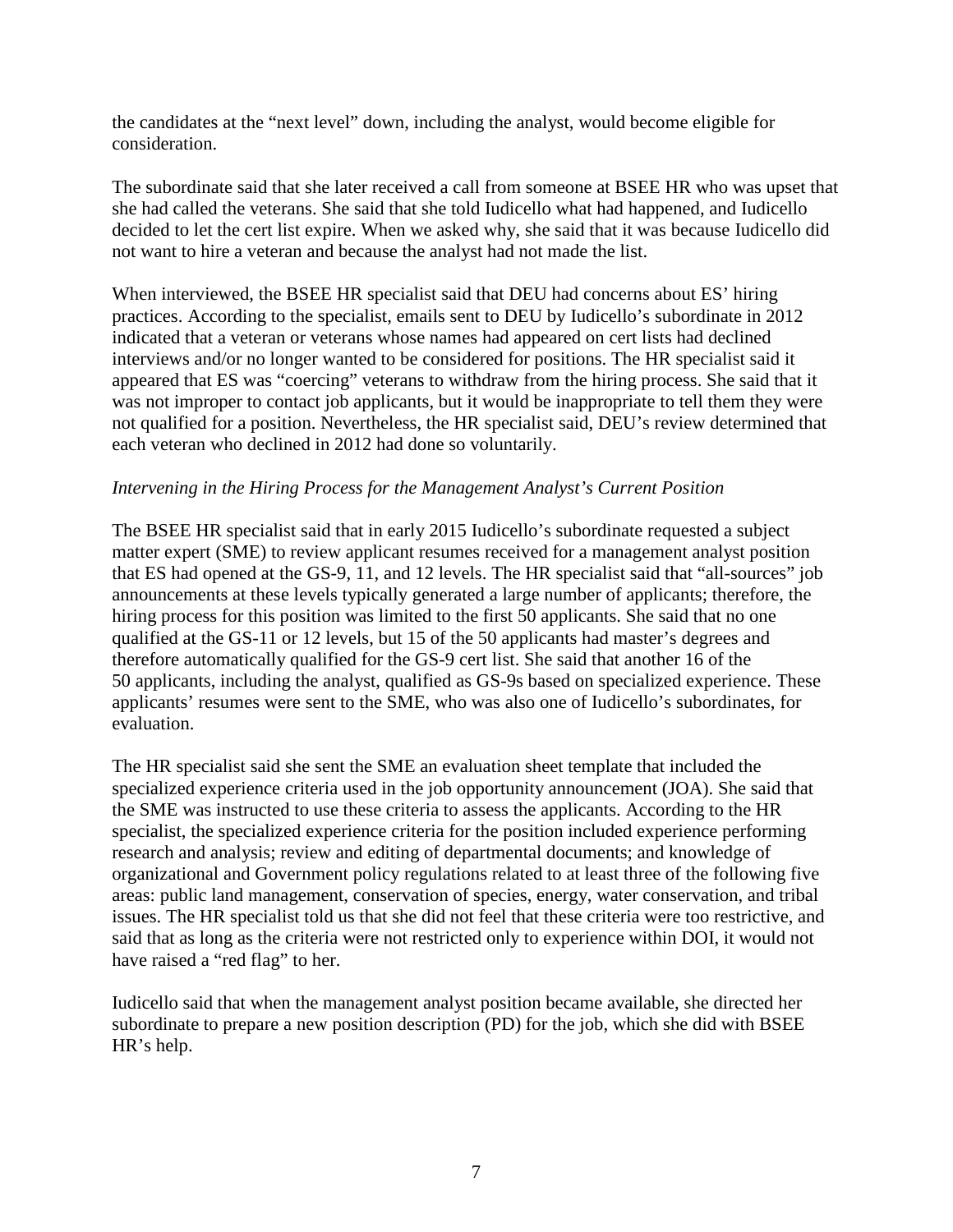The subordinate said that the PD was not rewritten but that she worked with BSEE HR to fashion the JOA. She also said that Iudicello then personally edited the JOA, directing her to insert the specialized experience criteria Iudicello wanted. She admitted that these criteria were not essential for a GS-9 management analyst position, but she said that Iudicello wanted them included because the analyst had "worked on those issues while he was a contractor." She stated that she did not use the analyst's resume when she wrote the JOA, but she acknowledged that Iudicello knew what experience the analyst had gained from his time as an intern and as a contractor with ES. She admitted that she had not used a SME for a GS-9 position before and that Iudicello knew that to hire the analyst, the specialized experience criteria needed to be specific enough to remove the other candidates from consideration.

During his interview, the analyst said that Iudicello's subordinate told him that the job was going to be announced, and when it was, he applied. He said that he gave his resume to her before the position was advertised to have a "second pair of eyes" review it.

Iudicello said that she was not involved in the job announcement process or the hiring process. According to Iudicello, 16 applicants made the cert list and the SME evaluated them for the position. Iudicello said that when the SME completed his evaluation, he provided a chart with his evaluation results and notified her and her subordinate that he was recommending the analyst for the position based on those results. According to Iudicello, the SME determined that the analyst was the only candidate that met the necessary specialized experience requirements. She said that her only involvement was at the end, as the selecting official (SO), and that she selected the analyst based on the recommendations of the SME and her subordinate. When asked if she reviewed the other candidates' resumes, Iudicello said no; she said that she did not know whether any of the applicants held master's degrees.

When informed that according to BSEE HR rules, it was improper for the SME to provide his applicant evaluation results to her (the SO), Iudicello recanted her statement. She said that she believed she "misspoke" when she said the SME recommended the analyst for the position.

The SME explained that when a former ES employee resigned, he told Iudicello they needed to fill the position. When the job was advertised, Iudicello asked him to be the SME for the nonmaster's-degree GS-9 applicants. He said that this was his first time serving as a SME, and he asked Iudicello if she was looking to hire someone "in particular." He could not remember the specifics of the conversation, but he recalled Iudicello saying: "We need to get our guy," and said she seemed "perturbed" that he did not realize that she was referring to the analyst as her "guy." The SME said that she did not tell him directly that she wanted the analyst for the position; however, it became clear once he received the package from BSEE HR containing the resumes and specialized experience criteria that Iudicello and her subordinate had crafted the job requirements to fit the analyst's resume as closely as possible because "everything was perfectly laid out there in his resume."

Of the 16 resumes the SME reviewed, the analyst's was the only one that met all of the specialized criteria. The SME stated that he felt other candidates were better choices but they did not meet all of the specialized criteria, and he was only allowed to use what was written in the resumes for his analysis.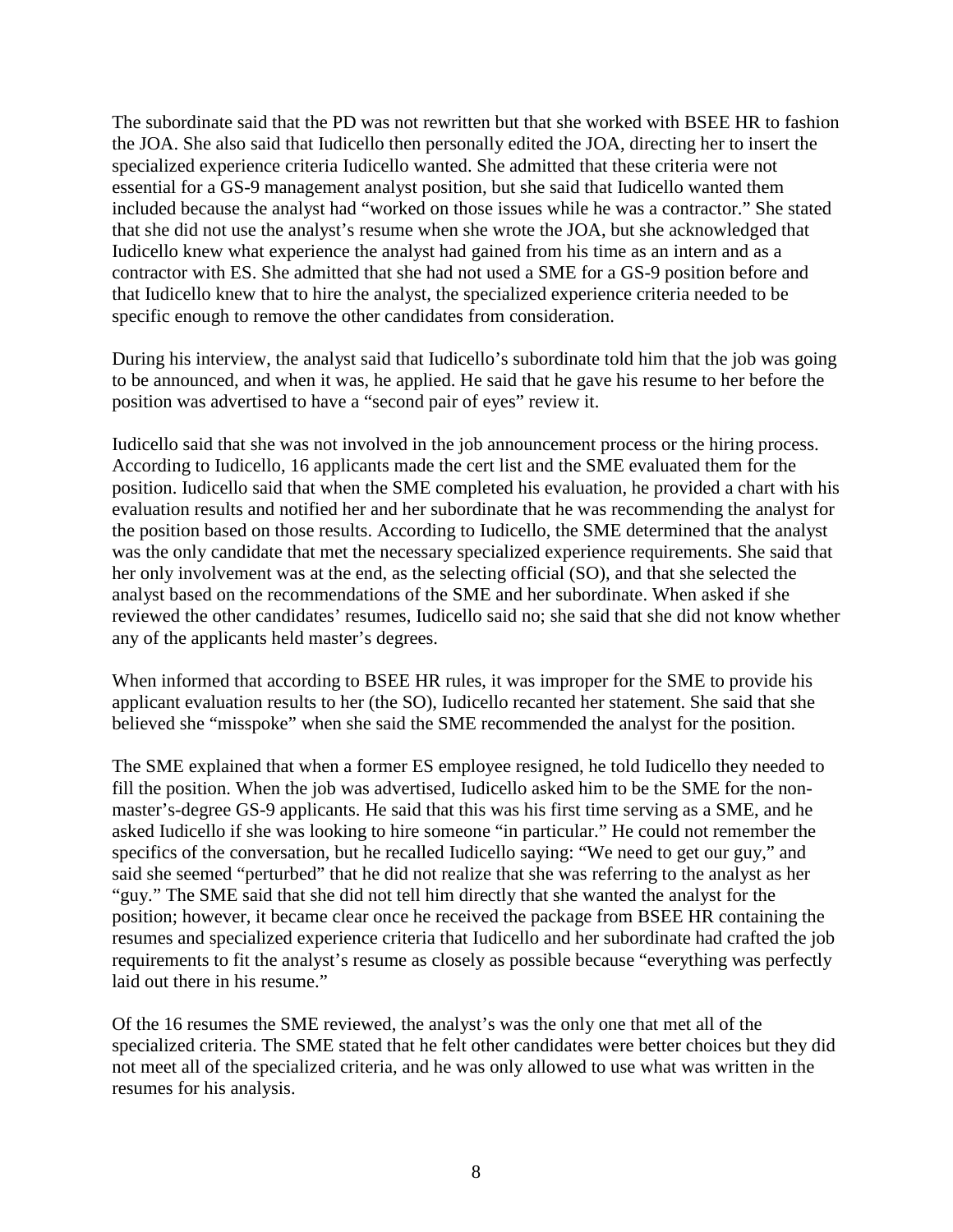In his second interview, we showed the SME the PD and he acknowledged that the PD and the JOA's specialized experience criteria did not match. He also noted that the original position (as provided in the PD) did not require specialized experience. He stated that it appeared Iudicello and her subordinate had created the JOA to fit the analyst's resume in an effort to eliminate the other applicants and influence him to recommend the analyst for the position. The SME acknowledged that giving Iudicello the "thumbs up" and telling her that the analyst was the only qualified candidate was a violation of HR rules. He felt, however, that he had no choice but to recommend the analyst based on the specialized criteria and his resume.

Iudicello's subordinate acknowledged that she and Iudicello did not follow their normal hiring process for the management analyst position. She admitted that she did not put together a hiring panel, read any resumes, or interview any candidates. She said that they based their justification for hiring the analyst on the SME's recommendation. She also admitted that upon learning that the SME had selected the analyst, she did not give any of the master's degree applicant resumes to Iudicello to review as the SO.

When asked why they deviated from normal hiring procedures, she said: "Because the only one she [Iudicello] was interested [in] was [the analyst] making the cert." When asked whether Iudicello had directed her not to follow the regular hiring procedure in order to hire the analyst, the subordinate said: "It was implied in every way." She said that week after week Iudicello asked her if the cert list had arrived and if the analyst was on it. She said that once she got the cert list and saw that he was on it, she told Iudicello, and Iudicello said to select him. After Iudicello chose the analyst, her subordinate made the selection in the USA Staffing computer system.

Our review of the subordinate's computer logs and email showed that BSEE HR sent her the cert list at 6:45 a.m. on May 5, 2015. She logged on to her computer at 7:38 a.m. and returned the selection of the analyst to BSEE HR less than 35 minutes later.

# **An Environment of Loyalty and Fear**

During their interviews, both of Iudicello's subordinates admitted that they knew Iudicello was inappropriately directing them to hire the analyst and that they were not following proper hiring procedures. In addition, one admitted that she encouraged veterans to withdraw their applications in an effort to "get to the next level" of candidates and that she wrote specialized criteria into the JOA in order to eliminate the analyst's competition.

When we asked this subordinate if she knew that what she and Iudicello were doing was a prohibited personal practice, she acknowledged that she did, but said she was under near-daily pressure from Iudicello to find a position for the analyst. At one point, she said, she called a BSEE HR specialist and stated: "I think I just quit." She said that the improper intervention by Iudicello and the pressure placed on her during the hiring process led her to take 3 days of sick leave due to stress.

When we interviewed this BSEE HR specialist, she recalled speaking to Iudicello's subordinate routinely about HR issues in 2015. She did not remember a call in which the subordinate said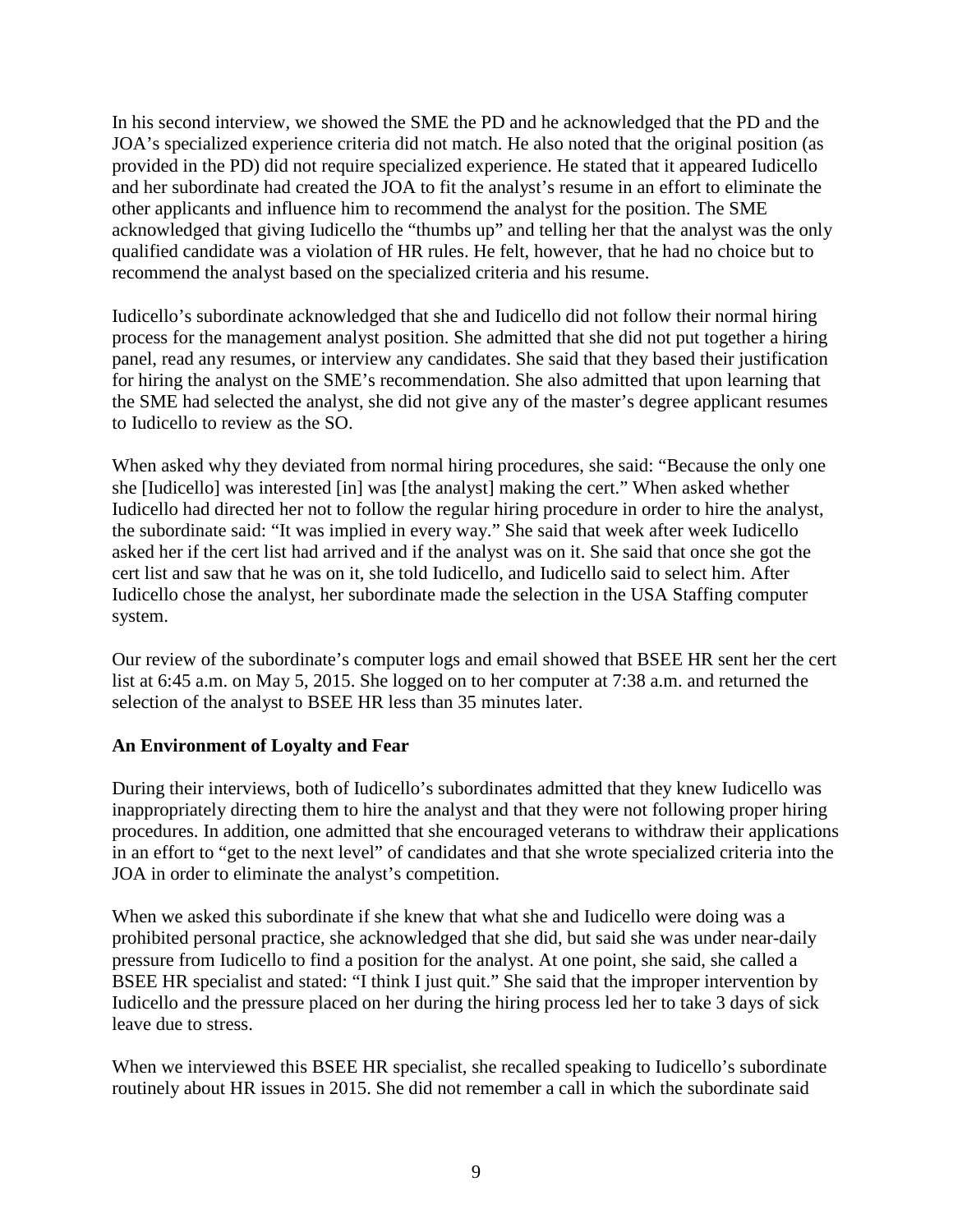that she had quit, but she did recall that the subordinate was upset and expressed frustration about the pressure she received from Iudicello. She could not recall the nature of this pressure, but she said that she told her own supervisor about the call and contacted the subordinate the next day to check on her. She could not remember that conversation, but she confirmed that Iudicello's subordinate took a few days off due to the pressure she was feeling from Iudicello.

When asked why she did not question Iudicello's inappropriate intervention in the analyst's hiring, the subordinate said that people simply did not question Iudicello and that Iudicello would belittle people who did not agree with her. When we asked why she did not report the violations, she said that she felt loyalty to Iudicello but also feared retaliation from her.

We also asked the SME if he thought he had handled the analyst's hiring appropriately. He said that in hindsight, he should have objected to Iudicello's intervention in the process as soon as he recognized that the hiring process for the analyst was a "preselection." When asked why he did not, he stated that Iudicello was his boss, a "tough case," and a strong-willed person with whom he had had conflicts before; these disagreements, he said, had "cost" him. He said that she would simply not listen to what someone had to say if she disagreed. He admitted, however, that he should have done things differently.

#### **Promotions for ES Employees**

As part of our investigation, we reviewed the promotions of two ES employees to determine whether she had been inappropriately involved. Iudicello denied that either employee was promoted because of a personal relationship with her.

On January 5, 2015, Iudicello promoted one of the employees from a GS-14 to a new GS-15 program analyst position. Iudicello said that she wanted to promote this employee because she had strong professional skills and because her counterparts in other Federal agencies were GS-15s. We found that while this employee's promotion was a rare occurrence—it was unusual for a GS-15 to have no supervisory responsibilities—it appeared to adhere to DOI policy.

Iudicello promoted the other employee on December 14, 2014, from a GS-13 to a GS-14 program analyst. Iudicello said that he had asked for a promotion or new career opportunities because his GS-13 position had "topped out." According to Iudicello, she called various DOI sections looking for a promotion opportunity for him. She said that eventually another ES employee was assigned to the U.S. Fish and Wildlife Service, which created an opening for her employee, and that ES advertised the position internally and he applied, made the cert list, and was selected. As with the other ES employee, our review of this promotion did not reveal any policy violations.

# **SUBJECTS**

- 1. Faye Iudicello, former ES Director.
- 2. Iudicello's subordinate.
- 3. Iudicello's subordinate who served as SME for management analyst position.